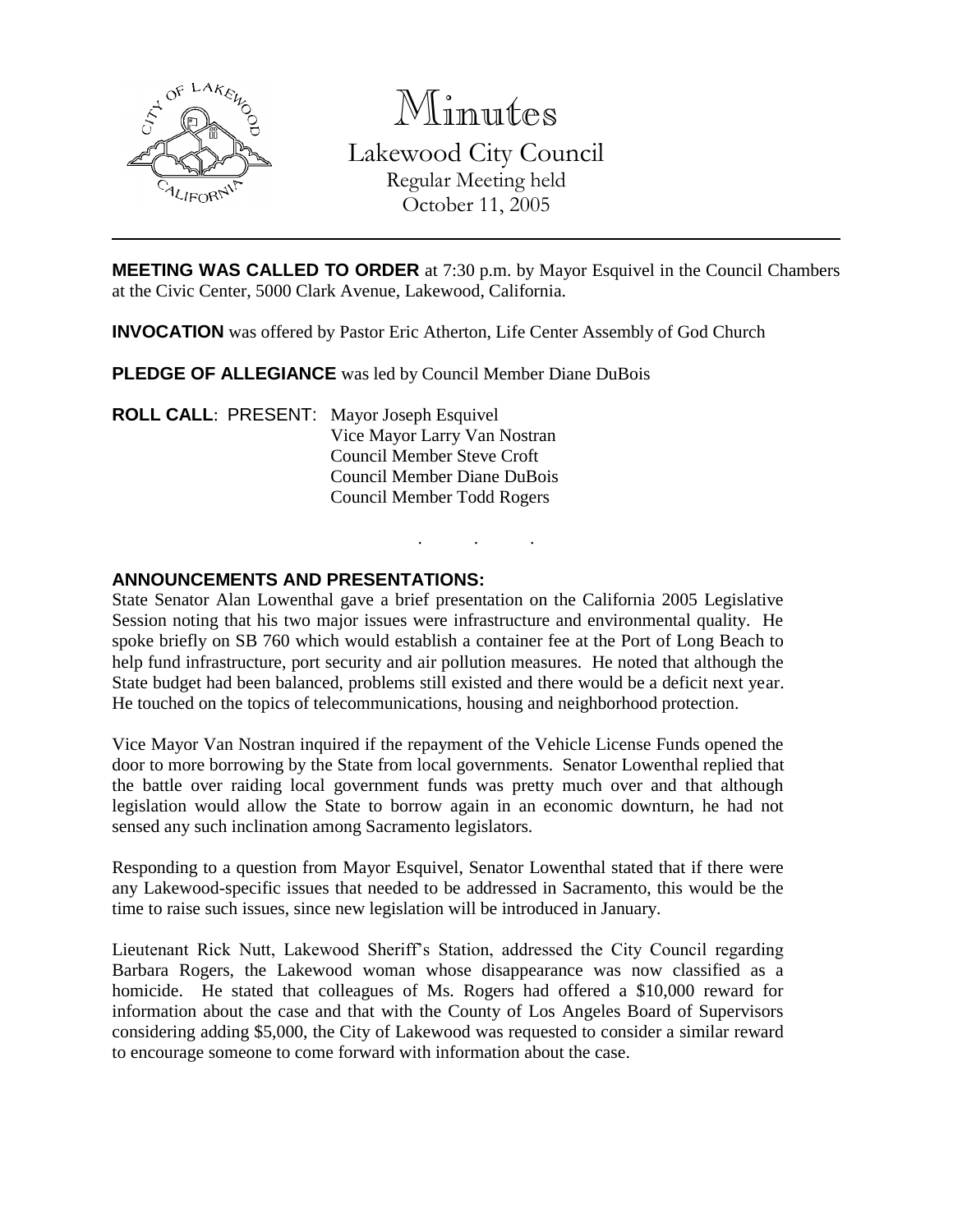## **ANNOUNCEMENTS AND PRESENTATIONS:** Continued

City Attorney Steve Skolnik advised that in order for the City Council to consider this request, this item would have to be added to the City Council agenda. In order to add the item to the agenda, the City Council would have to be able to establish that the matter came to their attention too late to be placed on the published agenda; and that the matter would require immediate action by the City Council. On making such findings, not less than 75 percent of the City Council Members would have to vote to add the matter.

COUNCIL MEMBER ROGERS MOVED AND COUNCIL MEMBER CROFT SECONDED TO FIND THAT THE MATTER OF A REWARD IN THE BARBARA ROGERS CASE HAD ARISEN SUBSEQUENT TO THE POSTING OF THE AGENDA AND THAT SINCE IT REQUIRED THE IMMEDIATE ACTION OF THE CITY COUNCIL, IT BE ADDED TO THE CITY COUNCIL AGENDA. UPON ROLL CALL VOTE, THE MOTION WAS APPROVED:

AYES: COUNCIL MEMBERS: Van Nostran, Croft, DuBois, Rogers and Esquivel NAYS: COUNCIL MEMBERS: None

The City Attorney suggested that if the City Council should wish to authorize a reward for information, that it also stipulate that the reward was for information leading to the arrest and conviction of the person/s responsible in the death of Barbara Rogers.

VICE MAYOR VAN NOSTRAN MOVED AND COUNCIL MEMBER CROFT SECONDED TO AUTHORIZE A REWARD OF \$5,000 FOR INFORMATION LEADING TO THE ARREST AND CONVICTION OF THE PERSON/S RESPONSIBLE IN THE DEATH OF BARBARA ROGERS. UPON ROLL CALL VOTE, THE MOTION WAS APPROVED:

AYES: COUNCIL MEMBERS: Van Nostran, Croft, DuBois, Rogers and Esquivel NAYS: COUNCIL MEMBERS: None

. . .

### **ROUTINE ITEMS:**

COUNCIL MEMBER CROFT MOVED AND VICE MAYOR VAN NOSTRAN SECONDED TO APPROVE ROUTINE ITEMS 1 THROUGH 4.

- RI-1 Approval of Minutes of the Meeting held September 27, 2005
- RI-2 Approval of Personnel Transactions
- RI-3 Approval of Registers of Demands dated September 22, and September 29, 2005
- RI-4 RESOLUTION NO. 2005-66, A RESOLUTION OF THE CITY COUNCIL OF THE CITY OF LAKEWOOD AMENDING RESOLUTION NO. 2005-24 PERTAINING TO MILEAGE REIMBURSEMENT RATES FOR CITY OFFICERS AND EMPLOYEES OF THE CITY OF LAKEWOOD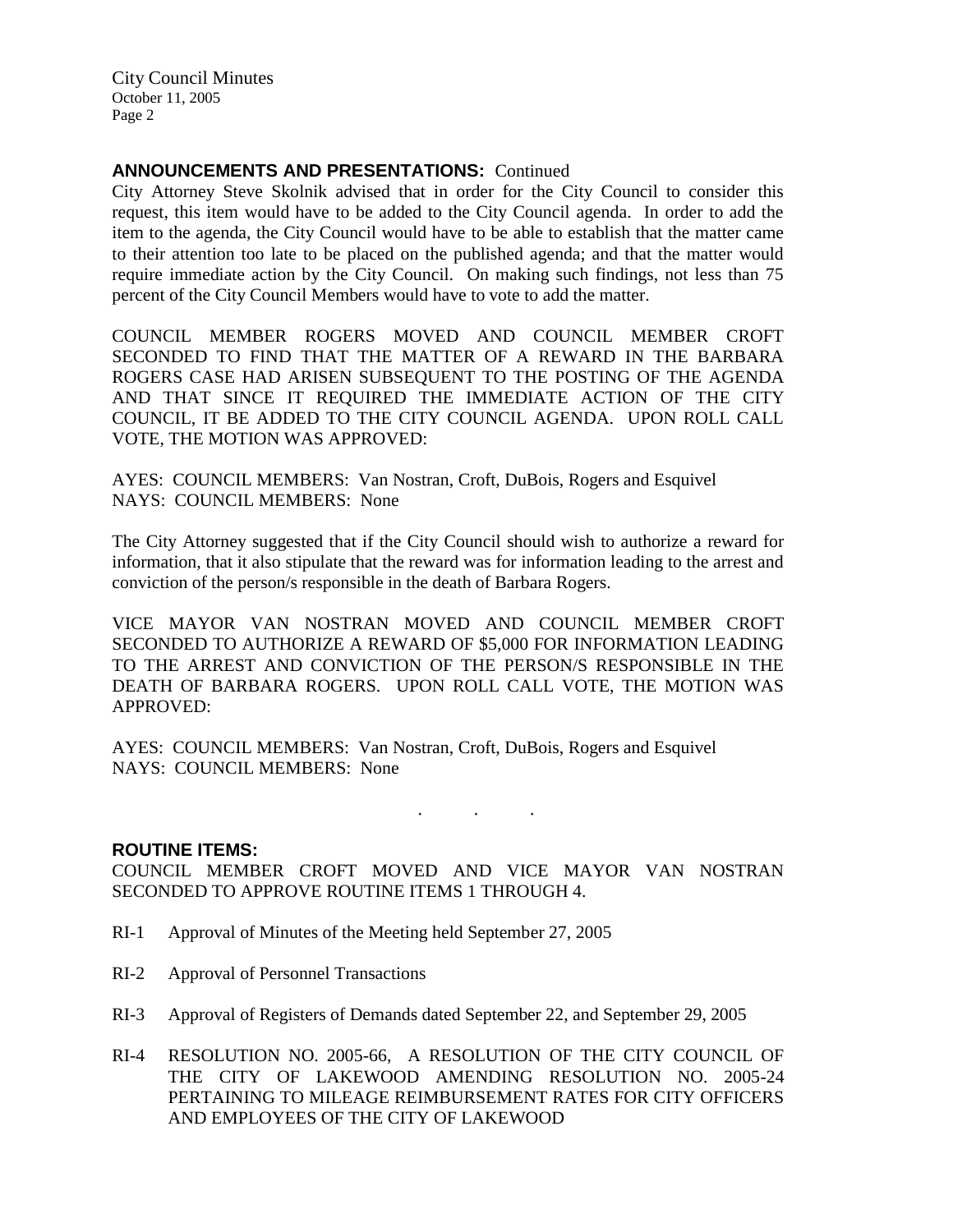### **ROUTINE ITEMS:** Continued UPON ROLL CALL VOTE, THE MOTION WAS APPROVED:

AYES: COUNCIL MEMBERS: Van Nostran, Croft, DuBois, Rogers and Esquivel NAYS: COUNCIL MEMBERS: None

## **1.1 • STREET VACATION FOR PARKVIEW DRIVE AND MANOR DRIVE**

The City Attorney advised that this matter had first come before the City Council nearly two years ago with a formal public hearing being set for this date. He pointed out the letter contained in the agenda packet from Dr. Lance Sieger and Dr. Rochelle Sieger requesting a continuance of the public hearing to November 8th as they were out of the country. He noted that since the hearing had been published and posted for this meeting and there were residents in attendance on this issue, the first order of business should be a determination on whether to grant the continuance. He also advised that although not necessarily an impediment, there was an unresolved issue pertaining to the fee title on the portion of Parkview Drive which crossed the Lakewood County Club Golf Course. He noted that since the original developer had not conveyed the property to the County of Los Angeles, it remained to be determined who was the successor to the title.

. . .

Responding to a question from Mayor Esquivel, Mr. Skolnik stated that the process may be able to move forward, but it may take a few weeks before staff would have a complete understanding of the fee title issue.

Mayor Esquivel opened the public hearing at 8:08 p.m. and called for anyone in the audience wishing to address the City Council on this matter.

Matthew Sieger stated his parents were currently out of the country and he read into the record the letter previously submitted by the Doctors Sieger expressing their opposition to the street vacation, concern regarding impacts to emergency response units and requesting the public hearing be continued. He further stated that he felt the addition of a gate would not make the neighborhood any safer and that he was concerned about access for emergency vehicles and the appearance of elitism.

Responding to a question from Council Member Rogers, Mr. Sieger stated that he was expressing his own opinions and that his parents might have other concerns.

Hal Reed stated that gate access was set up so that emergency response units such as sheriff and fire departments would have their own access code, as would routine service providers such as meter readers, refuse disposal company and gardening services. He further stated that every home owner in the affected area was in favor of the gate except for one and that the single opponent had refused to communicate with the new homeowners association about measures to mitigate their concerns. He requested that the process be permitted to move forward, as every delay was increasing the cost to construct the gate. He noted that the Association's attorney would work with the City Attorney to quickly resolve the title issue.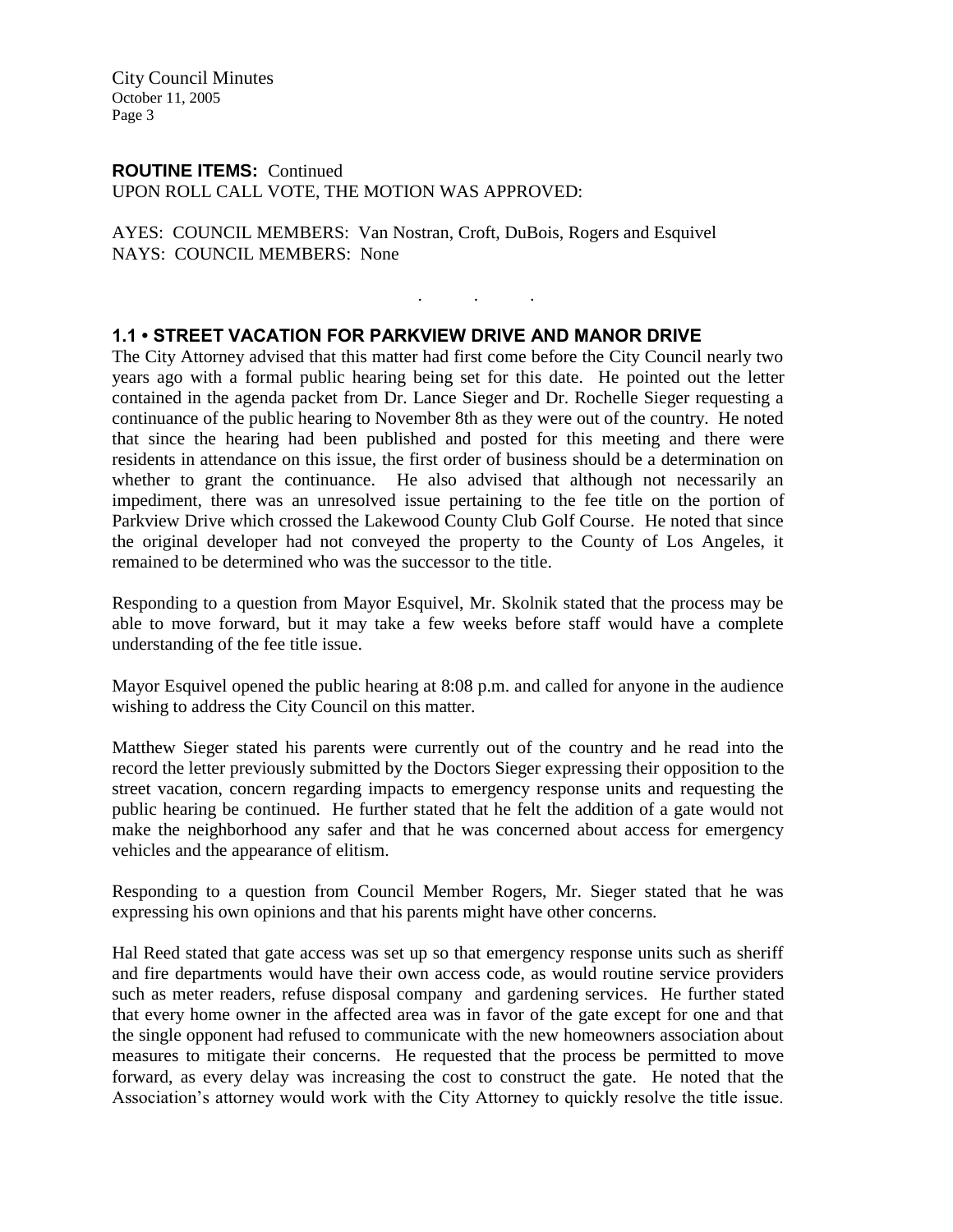**1.1 • STREET VACATION FOR PARKVIEW DRIVE & MANOR DRIVE** - Continued The City Attorney noted that if the City Council should choose to proceed now, such action would require a provision that the vacation would not become effective until the title issue was resolved.

Council Member Croft inquired about the primary reason for the gate. Mr. Reed responded by stating that their main motivation was safety and he detailed some of the vandalism problems experienced in the neighborhood.

Responding to a question from Mayor Esquivel, Mr. Reed stated that the location selected for the gate was just inside where the golf course tunnel crosses under the street. Mayor Esquivel noted that the location was along the stretch of street where the title was still in question.

In response to a question from Council Member Rogers, Mr. Reed stated that he was confident that the Association's attorney and the City Attorney would be able to resolve the title issue within the next 30 days.

Sylvia Hartman stated that the Covenants, Conditions and Restrictions adopted by the Homeowner's Association had been purposely drafted in a non-restrictive manner. She also expressed concern about crime in the neighborhood

Javier Munoz stated he was outside the area to be gated and that he was not in favor of the street vacation as it might increase noise and traffic congestion on the other side of the gate.

Elfried Somberg stated she was an avid walker and inquired about pedestrian access.

The Director of Public Works stated that pedestrian access would also be restricted by the gate. Mr. Reed added that the Association may be willing to grant some pedestrian access on a limited basis.

Skip Gill stated that he also liked walking in the area and felt closing it off with a gate would be detrimental to the rest of Lakewood.

Elaine Warren related problems with joy-riders racing through the neighborhood.

Joel Kizner stated he was in support of the gate and noted that the residents initial understanding was that 100 percent participation was required to proceed.

Robert Pinder stated the Association attorney had advised that there was no specific provision in State law which would require 100 percent participation.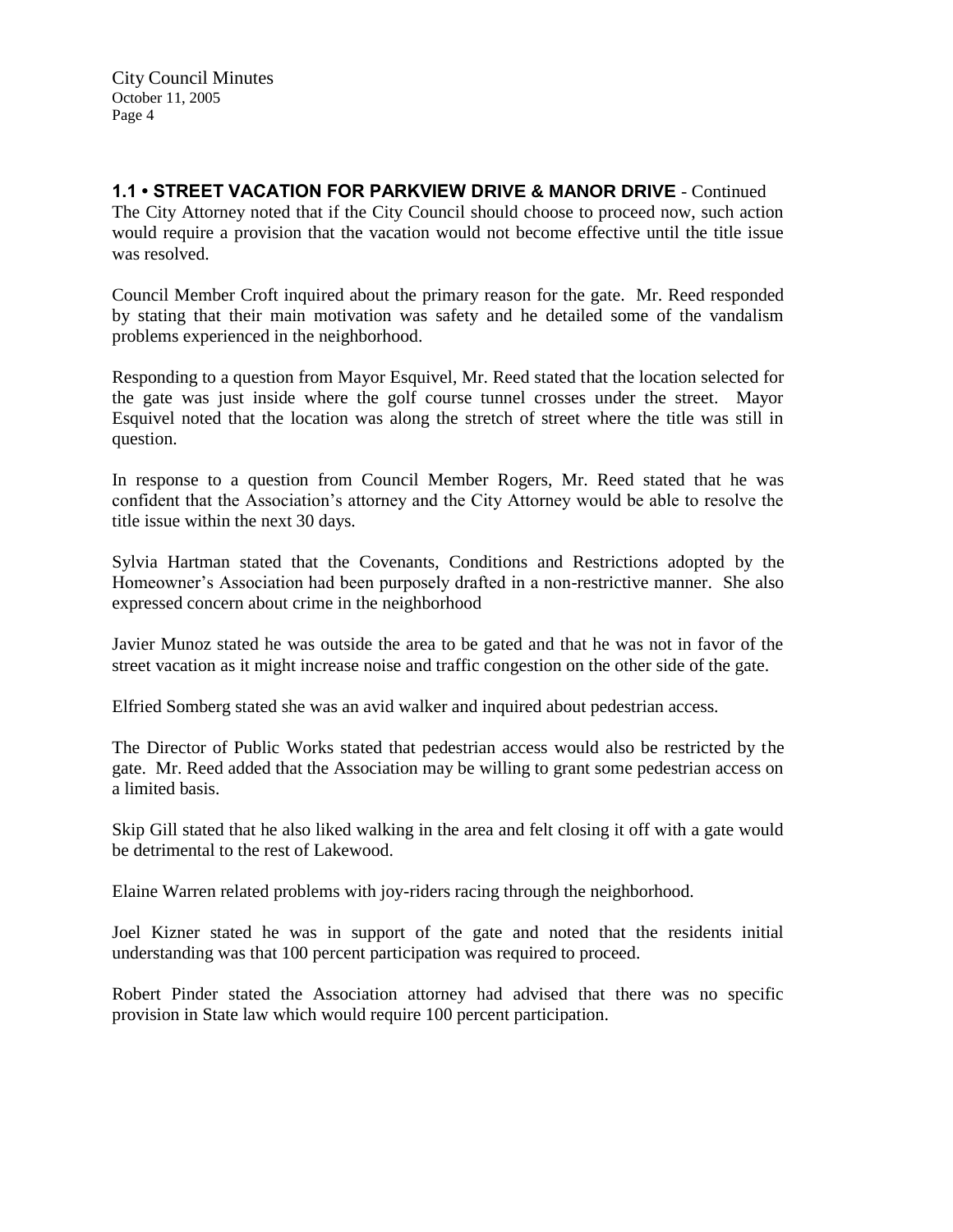**1.1 • STREET VACATION FOR PARKVIEW DRIVE & MANOR DRIVE** - Continued Mr. Reed stated that the concept was based on the process for new developments which

required 100 percent participation to fund their construction and that since this was an existing development, that provision would not apply.

The City Attorney stated that the City Council could make the findings required by law to vacate the streets and if the affected residents were not in complete agreement, there were legal remedies. He also noted that certain residents had provided indemnification agreements as part of the transaction.

Council Member Croft determined from Mr. Reed that the neighbors had sought other remedies to improve safety, such as neighborhood watch.

VICE MAYOR VAN NOSTRAN MOVED TO DENY THE REQUEST TO CONTINUE THE PUBLIC HEARING; APPROVE THE INDEMNIFICATION AGREEMENTS; APPROVE THE DECLARATIONS REGARDING STREET VACATION AND MAINTENANCE; ADOPT RESOLUTION NO. 2005-67; AND AUTHORIZE THE MAYOR TO EXECUTE ALL NECESSARY DOCUMENTS.

The City Attorney advised that the motion should contain a provision that the action would not be effective until the title of the portion of Parkview Drive is resolved to the satisfaction of the Director of Public Works and the City Attorney.

The motion dies for lack of a second.

Council Member Rogers inquired if there was any part of the process that could proceed while waiting for the title issue to be resolved. The Public Works Director responded that the first step would be approval by the Development Review Board.

Community Development Director Chuck Ebner stated there was no fee connected with DRB review, but that fees would be charged at the time permits were taken out for the project.

Council Member Rogers determined from the City Attorney that action could be taken to allow the Association to proceed with the application process.

Council Member DuBois expressed concern that the residents had worked hard to meet every requirement presented to them, but were delayed because the hearing date was not good for one party.

Council Member Croft explored whether the hearing could be continued, but the Association be allowed to move forward while the title issue was being resolved.

Council Member Rogers stated that he understood the issues and the wishes of the homeowners and would like them to be able to move forward on those steps that would not have related costs. He further stated that although he did not want to delay the process unnecessarily, he also did not want to deny the opposing homeowner a chance to be heard.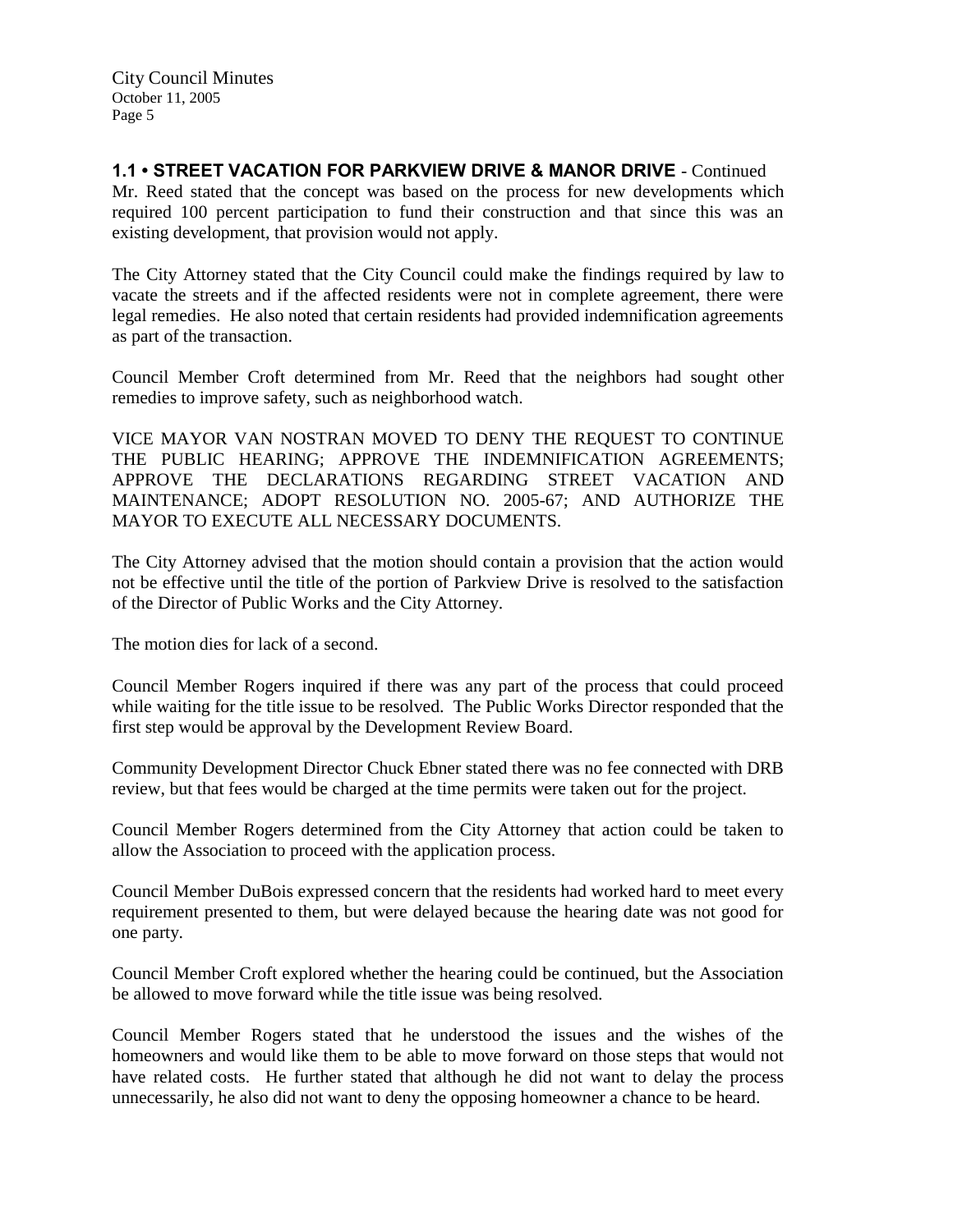**1.1 • STREET VACATION FOR PARKVIEW DRIVE & MANOR DRIVE** - Continued COUNCIL MEMBER ROGERS MOVED AND COUNCIL MEMBER CROFT SECONDED TO CONTINUE THE HEARING TO NOVEMBER 8, 2005, AND TO ALLOW THE HOMEOWNERS ASSOCIATION TO PURSUE THE DEVELOPMENT REVIEW BOARD PROCESS WITH STAFF, WITH NO FEE EXPOSURE

The City Attorney confirmed for Council Member Rogers that there would be no extraordinary impediments to the process, once the vacation was approved.

Vice Mayor Van Nostran, noting the process had begun two years ago, questioned the value of authorizing them to proceed, but only a little bit. He also noted that preparation of the plans and drawings for the gate structure would require a financial outlay by the Association.

Council Member Croft stated that by allowing the Association to complete the DRB process, the hearing could be continued without constructively delaying the remainder of the process.

UPON ROLL CALL VOTE, THE MOTION FAILED:

AYES: COUNCIL MEMBERS: Croft and Rogers NAYS: COUNCIL MEMBERS: Van Nostran, DuBois and Esquivel

Council Member DuBois stated that she had heard about some of the problems in this neighborhood before and that the residents should be allowed to move forward with the project.

COUNCIL MEMBER DUBOIS MOVED AND VICE MAYOR VAN NOSTRAN SECONDED TO DENY THE REQUEST TO CONTINUE THE PUBLIC HEARING; APPROVE THE INDEMNIFICATION AGREEMENTS; APPROVE THE DECLARATIONS REGARDING STREET VACATION AND MAINTENANCE; ADOPT RESOLUTION NO. 2005-67; AND AUTHORIZE THE MAYOR TO EXECUTE ALL NECESSARY DOCUMENTS, CONTINGENT UPON THE RESOLUTION OF THE PARKVIEW DRIVE TITLE ISSUE TO THE SATISFACTION OF THE DIRECTOR OF PUBLIC WORKS AND THE CITY ATTORNEY.

RESOLUTION NO. 2005-67; A RESOLUTION OF THE CITY COUNCIL OF THE CITY OF LAKEWOOD VACATING PARKVIEW DRIVE AND MANOR DRIVE, COMMONLY KNOWN AS "THE ISLAND," WITHIN THE CITY OF LAKEWOOD, CALIFORNIA, AND AS MORE PARTICULARLY DESCRIBED IN SAID RESOLUTION, AND SHOWN ON MAP ATTACHED HERETO

Council Member Croft noted that even though the process had been going on for two years, there were still issues to be resolved.

Council Member Rogers stated that he would not go on record as voting against the Homeowners Association.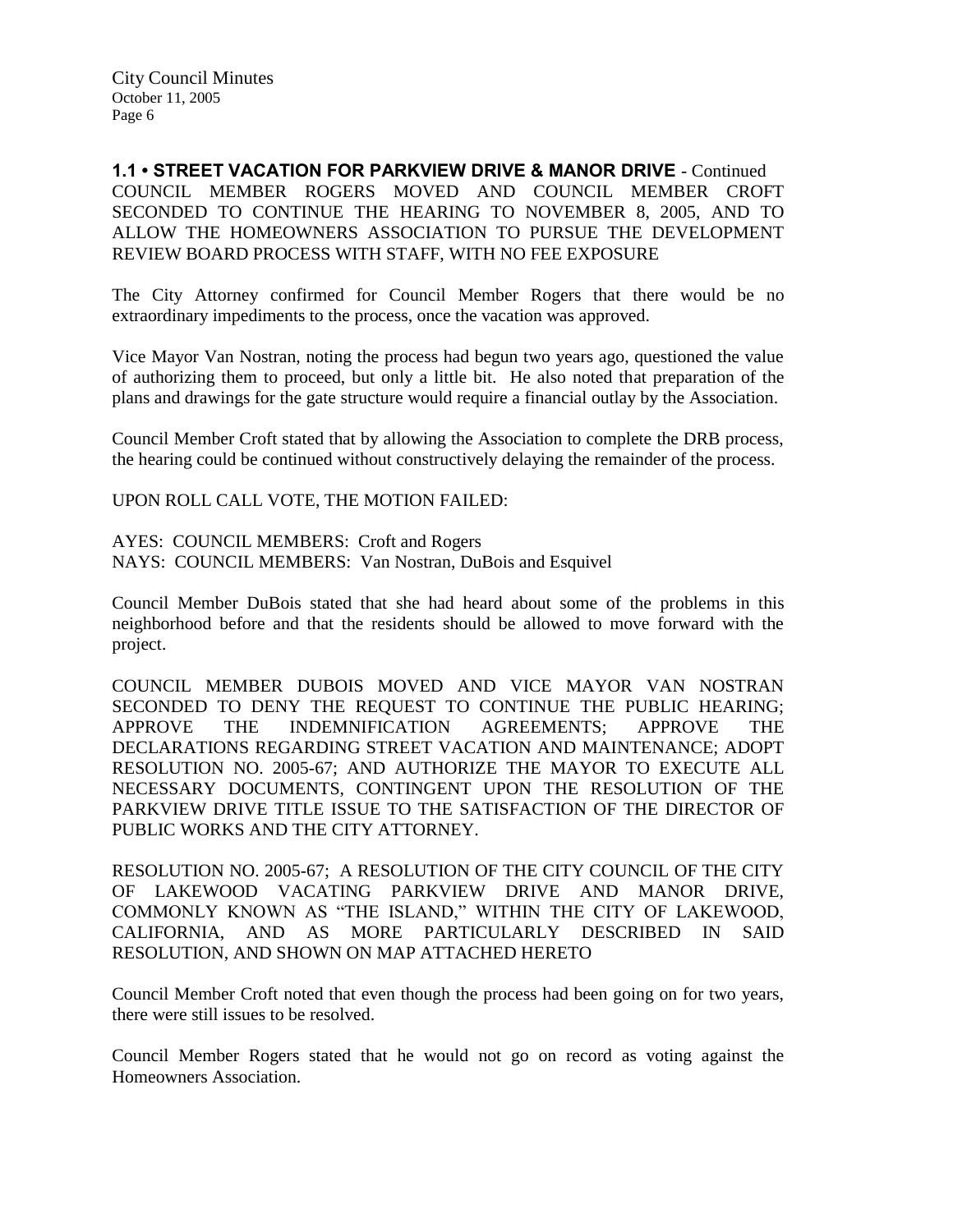# **1.1 • STREET VACATION FOR PARKVIEW DRIVE & MANOR DRIVE** - Continued UPON ROLL CALL VOTE, THE MOTION WAS APPROVED:

AYES: COUNCIL MEMBERS: Van Nostran, DuBois and Esquivel NAYS: COUNCIL MEMBERS: Croft ABSTAIN: COUNCIL MEMBERS: Rogers

# **1.2 • SPECIFIC PLAN FOR 11714 WALCROFT STREET**

The Director of Community Development displayed slides and gave an oral presentation based on the report in the agenda. He stated that the proposed ordinance adopting the specific plan for 11714 Walcroft Street had been introduced at the last City Council meeting. The Plan called for Paramount Investors Group, LLC, to construct two dwelling units on the site, one of which would be offered as affordable housing. He concluded by stating that it was the recommendation of the Planning and Environment Commission that the City Council hold a public hearing on the Walcroft Street Specific Plan and adopt Ordinance No. 2005-11.

. . .

Mayor Esquivel opened the public hearing at 9:16 p.m. and called for anyone in the audience wishing to address the City Council on this matter. There was no response.

ORDINANCE NO. 2005-11; AN ORDINANCE OF THE CITY COUNCIL OF THE CITY OF LAKEWOOD ADOPTING THE WALCROFT STREET SPECIFIC PLAN was read by title by the City Clerk.

COUNCIL MEMBER CROFT MOVED AND COUNCIL MEMBER DUBOIS SECONDED TO CLOSE THE PUBLIC HEARING, WAIVE FURTHER READING AND ADOPT ORDINANCE NO. 2005-11. UPON ROLL CALL VOTE, THE MOTION WAS APPROVED:

. . .

AYES: COUNCIL MEMBERS: Van Nostran, Croft, DuBois, Rogers and Esquivel NAYS: COUNCIL MEMBERS: None

## **3.1 • URBAN WATER MANAGEMENT PLAN 2005 UPDATE**

Water Resources Director Jim Glancy displayed slides and gave an oral presentation based on the report in the agenda. He reported that the Water Resources Department was required by statute to develop an Urban Water Management Plan, which must be updated every five years. He briefly reviewed the required contents of the plan, historical and projected water use, demand management practices and Lakewood's water supply outlook. It was the recommendation of the Water Resources Committee that the City Council open the public comment period for the Urban Water Management Plan and set a public hearing for December 13, 2005.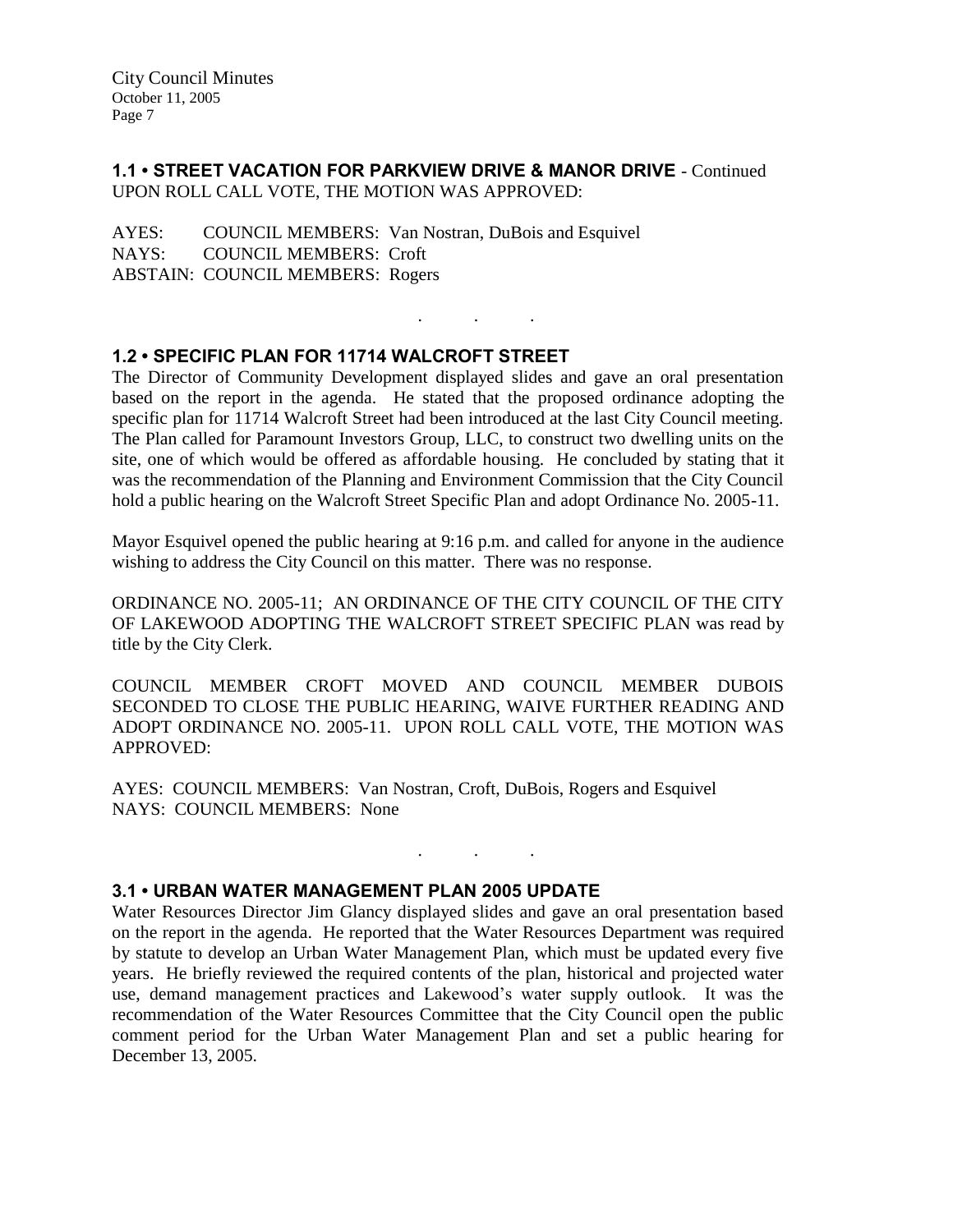**3.1 • URBAN WATER MANAGEMENT PLAN 2005 UPDATE** - Continued VICE MAYOR VAN NOSTRAN MOVED AND COUNCIL MEMBER CROFT SECONDED TO APPROVE STAFF'S RECOMMENDATION. UPON ROLL CALL VOTE, THE MOTION WAS APPROVED:

AYES: COUNCIL MEMBERS: Van Nostran, Croft, DuBois, Rogers and Esquivel NAYS: COUNCIL MEMBERS: None

## **3.2 • PURCHASE OF REPLACEMENT VEHICLES**

Finance Director Larry Schroeder gave a brief oral presentation based on his report in the agenda and stated that during this budget year, four vehicles had been identified for replacement based on their age, wear and maintenance costs. Following development of specification for each vehicle, the Purchasing Officer had received pricing information based on the California Multiple Award Schedules (CMAS). It was the recommendation of staff that the City Council authorize the purchase of four vehicles for a total purchase price of \$190,842.07.

. . .

Vice Mayor Van Nostran stated that after looking at the list of vehicles to be replaced he wanted to commend the City's maintenance division for having been able to keep those vehicles in service for so many years.

VICE MAYOR VAN NOSTRAN MOVED AND COUNCIL MEMBER DUBOIS SECONDED TO APPROVE STAFF'S RECOMMENDATION. UPON ROLL CALL VOTE, THE MOTION WAS APPROVED:

AYES: COUNCIL MEMBERS: Van Nostran, Croft, DuBois, Rogers and Esquivel NAYS: COUNCIL MEMBERS: None

At 9:26 p.m., the Regular Meeting of the City Council was recessed for the Meeting of the Lakewood Redevelopment Agency. At 9:28 p.m., the City Council Meeting was reconvened.

. . .

. . .

## **2.1 • AMENDMENT NO. 18 TO THE REDEVELOPMENT PLAN FOR LAKEWOOD TOWN CENTER REDEVELOPMENT PROJECT AREA NO. 1 AND AMENDMENT NO. 1 TO THE REDEVELOPMENT PLAN FOR PROJECT AREA NO. 3**

The Director of Finance gave a brief oral presentation based on the report in the agenda and reported that changes in legislation allowed a Redevelopment Agency to extend the time limit for receipt of tax increment for repayment of debt by one year and to extend by one year, the time limit on the effectiveness of the Redevelopment Plan. He noted that due to existing agreements, Project Area No. 2 could not be changed at this time. It was the recommendation of staff that the City Council introduce Ordinance No. 2005-12, amending Lakewood Town Center Redevelopment Project Area No. 1 and introduce Ordinance No. 2005-13, amending Redevelopment Project Area No. 3.